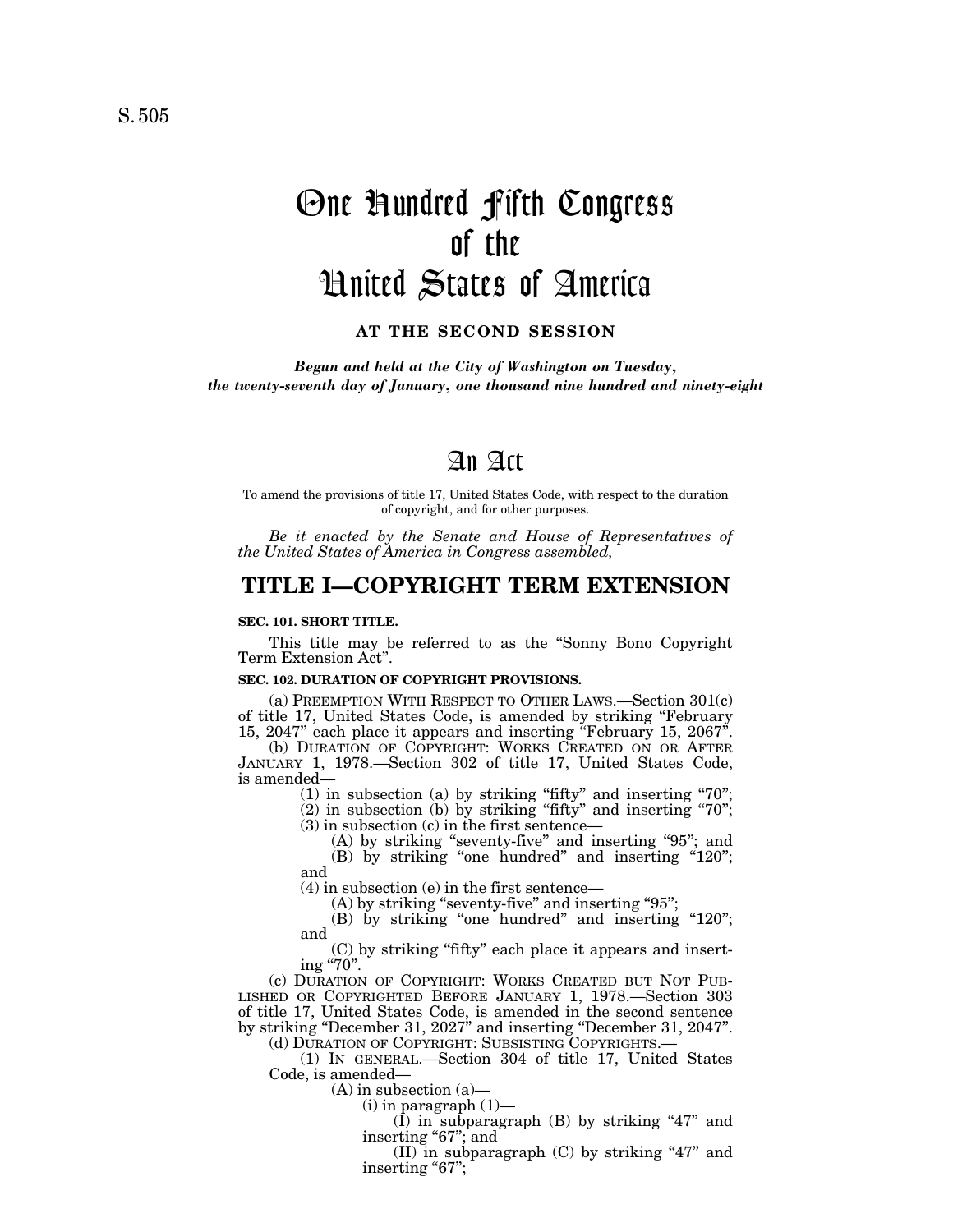(ii) in paragraph (2)—

 $(I)$  in subparagraph  $(A)$  by striking "47" and inserting ''67''; and

(II) in subparagraph  $(B)$  by striking "47" and inserting "67"; and

 $(iii)$  in paragraph  $(3)$ –

(I) in subparagraph  $(A)(i)$  by striking "47" and inserting "67"; and

(II) in subparagraph (B) by striking "47" and inserting "67";

(B) by amending subsection (b) to read as follows: ''(b) COPYRIGHTS IN THEIR RENEWAL TERM AT THE TIME OF THE EFFECTIVE DATE OF THE SONNY BONO COPYRIGHT TERM EXTEN-SION ACT.—Any copyright still in its renewal term at the time that the Sonny Bono Copyright Term Extension Act becomes effective shall have a copyright term of 95 years from the date copyright was originally secured.'';

> (C) in subsection  $(c)(4)(A)$  in the first sentence by inserting "or, in the case of a termination under subsection (d), within the five-year period specified by subsection  $(d)(2)$ ," after "specified by clause  $(3)$  of this subsection,"; and

(D) by adding at the end the following new subsection: "(d) TERMINATION RIGHTS PROVIDED IN SUBSECTION (c) WHICH HAVE EXPIRED ON OR BEFORE THE EFFECTIVE DATE OF THE SONNY BONO COPYRIGHT TERM EXTENSION ACT.—In the case of any copyright other than a work made for hire, subsisting in its renewal term on the effective date of the Sonny Bono Copyright Term Extension Act for which the termination right provided in subsection (c) has expired by such date, where the author or owner of the termination right has not previously exercised such termination right, the exclusive or nonexclusive grant of a transfer or license of the renewal copyright or any right under it, executed before January 1, 1978, by any of the persons designated in subsection  $(a)(1)(C)$  of this section, other than by will, is subject to termination under the following conditions:

"(1) The conditions specified in subsections (c)  $(1)$ ,  $(2)$ ,  $(4)$ , (5), and (6) of this section apply to terminations of the last 20 years of copyright term as provided by the amendments made by the Sonny Bono Copyright Term Extension Act.

"(2) Termination of the grant may be effected at any time during a period of 5 years beginning at the end of 75 years from the date copyright was originally secured.''.

(2) COPYRIGHT AMENDMENTS ACT OF 1992.—Section 102 of the Copyright Amendments Act of 1992 (Public Law 102–307; 106 Stat. 266; 17 U.S.C. 304 note) is amended—

(A) in subsection (c)—

 $(i)$  by striking "47" and inserting "67";

(ii) by striking "(as amended by subsection (a) of this section)''; and

(iii) by striking ''effective date of this section'' each place it appears and inserting ''effective date of the Sonny Bono Copyright Term Extension Act''; and

(B) in subsection  $(g)(2)$  in the second sentence by inserting before the period the following: '', except each reference to forty-seven years in such provisions shall be deemed to be 67 years''.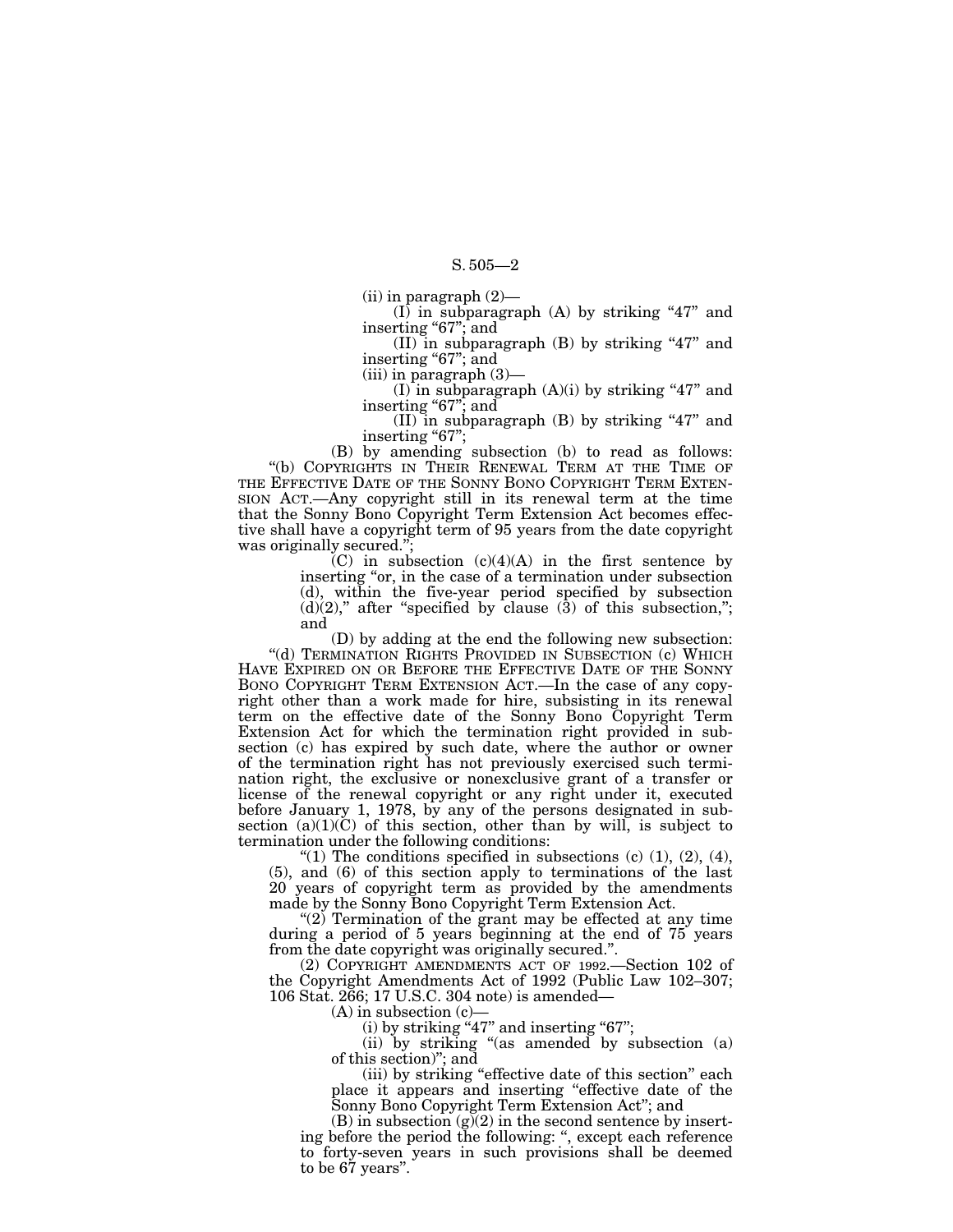#### **SEC. 103. TERMINATION OF TRANSFERS AND LICENSES COVERING EXTENDED RENEWAL TERM.**

Sections  $203(a)(2)$  and  $304(c)(2)$  of title 17, United States Code, are each amended—

(1) by striking ''by his widow or her widower and his or her children or grandchildren''; and

(2) by inserting after subparagraph (C) the following:

''(D) In the event that the author's widow or widower, children, and grandchildren are not living, the author's executor, administrator, personal representative, or trustee shall own the author's entire termination interest.''.

#### **SEC. 104. REPRODUCTION BY LIBRARIES AND ARCHIVES.**

Section 108 of title 17, United States Code, is amended— (1) by redesignating subsection (h) as subsection (i); and

(2) by inserting after subsection (g) the following:

" $(h)(1)$  For purposes of this section, during the last 20 years of any term of copyright of a published work, a library or archives, including a nonprofit educational institution that functions as such, may reproduce, distribute, display, or perform in facsimile or digital form a copy or phonorecord of such work, or portions thereof, for purposes of preservation, scholarship, or research, if such library or archives has first determined, on the basis of a reasonable investigation, that none of the conditions set forth in subparagraphs  $(A)$ ,  $(B)$ , and  $(C)$  of paragraph  $(2)$  apply.

"(2) No reproduction, distribution, display, or performance is authorized under this subsection if—

"(A) the work is subject to normal commercial exploitation;

''(B) a copy or phonorecord of the work can be obtained at a reasonable price; or

''(C) the copyright owner or its agent provides notice pursuant to regulations promulgated by the Register of Copyrights that either of the conditions set forth in subparagraphs (A) and (B) applies.

''(3) The exemption provided in this subsection does not apply to any subsequent uses by users other than such library or archives.''.

## **SEC. 105. VOLUNTARY NEGOTIATION REGARDING DIVISION OF ROYALTIES.**

It is the sense of the Congress that copyright owners of audiovisual works for which the term of copyright protection is extended by the amendments made by this title, and the screenwriters, directors, and performers of those audiovisual works, should negotiate in good faith in an effort to reach a voluntary agreement or voluntary agreements with respect to the establishment of a fund or other mechanism for the amount of remuneration to be divided among the parties for the exploitation of those audiovisual works.

#### **SEC. 106. EFFECTIVE DATE.**

This title and the amendments made by this title shall take effect on the date of the enactment of this Act.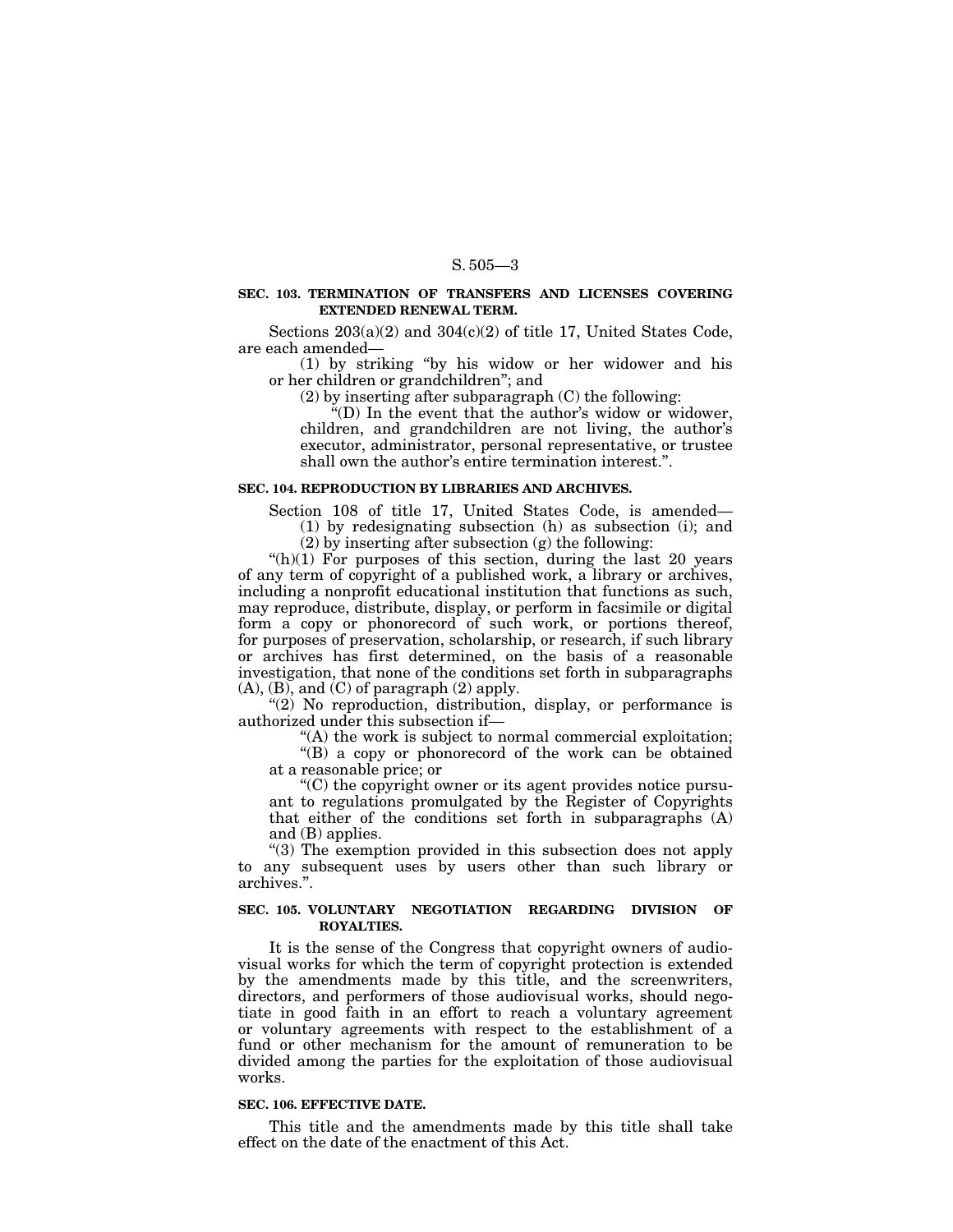# **TITLE II—MUSIC LICENSING EXEMP-TION FOR FOOD SERVICE OR DRINK-ING ESTABLISHMENTS**

#### **SEC. 201. SHORT TITLE.**

This title may be cited as the "Fairness In Music Licensing" Act of 1998''.

#### **SEC. 202. EXEMPTIONS.**

(a) EXEMPTIONS FOR CERTAIN ESTABLISHMENTS.—Section 110 of title 17, United States Code, is amended—

 $(1)$  in paragraph  $(5)$ —

(A) by striking " $(5)$ " and inserting " $(5)(A)$  except as provided in subparagraph (B),"; and

(B) by adding at the end the following:

''(B) communication by an establishment of a transmission or retransmission embodying a performance or display of a nondramatic musical work intended to be received by the general public, originated by a radio or television broadcast station licensed as such by the Federal Communications Commission, or, if an audiovisual transmission, by a cable system or satellite carrier, if—

"(i) in the case of an establishment other than a food service or drinking establishment, either the establishment in which the communication occurs has less than 2,000 gross square feet of space (excluding space used for customer parking and for no other purpose), or the establishment in which the communication occurs has 2,000 or more gross square feet of space (excluding space used for customer parking and for no other purpose) and—

''(I) if the performance is by audio means only, the performance is communicated by means of a total of not more than 6 loudspeakers, of which not more than 4 loudspeakers are located in any 1 room or adjoining outdoor space; or

''(II) if the performance or display is by audiovisual means, any visual portion of the performance or display is communicated by means of a total of not more than 4 audiovisual devices, of which not more than 1 audiovisual device is located in any 1 room, and no such audiovisual device has a diagonal screen size greater than 55 inches, and any audio portion of the performance or display is communicated by means of a total of not more than 6 loudspeakers, of which not more than 4 loudspeakers are located in any 1 room or adjoining outdoor space;

"(ii) in the case of a food service or drinking establishment, either the establishment in which the communication occurs has less than 3,750 gross square feet of space (excluding space used for customer parking and for no other purpose), or the establishment in which the communication occurs has 3,750 gross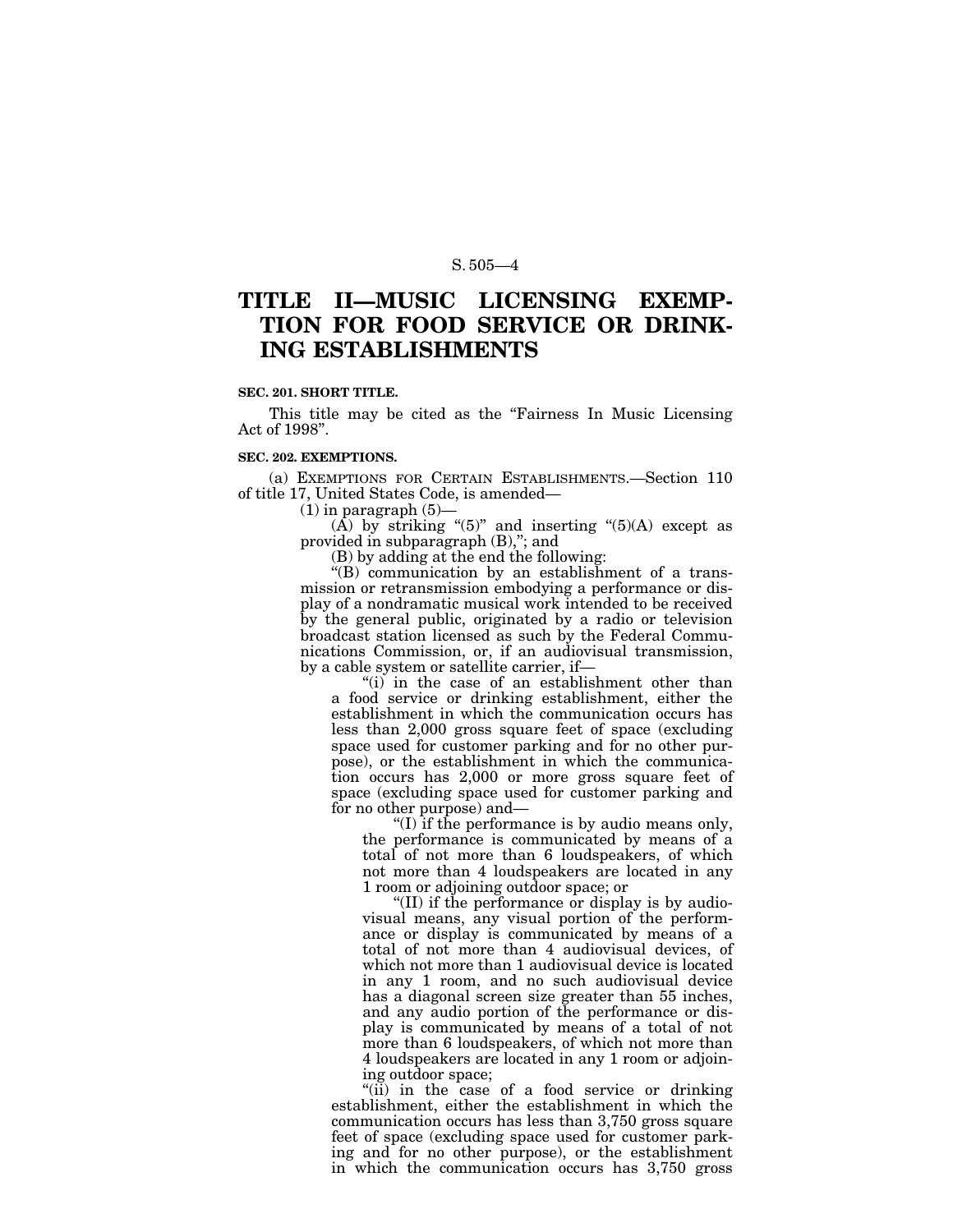square feet of space or more (excluding space used for customer parking and for no other purpose) and—

''(I) if the performance is by audio means only, the performance is communicated by means of a total of not more than 6 loudspeakers, of which not more than 4 loudspeakers are located in any 1 room or adjoining outdoor space; or

''(II) if the performance or display is by audiovisual means, any visual portion of the performance or display is communicated by means of a total of not more than 4 audiovisual devices, of which not more than one audiovisual device is located in any 1 room, and no such audiovisual device has a diagonal screen size greater than 55 inches, and any audio portion of the performance or display is communicated by means of a total of not more than 6 loudspeakers, of which not more than 4 loudspeakers are located in any 1 room or adjoining outdoor space;

"(iii) no direct charge is made to see or hear the transmission or retransmission;

"(iv) the transmission or retransmission is not further transmitted beyond the establishment where it is received; and

" $(v)$  the transmission or retransmission is licensed by the copyright owner of the work so publicly performed or displayed;''; and

(2) by adding after paragraph (10) the following:

''The exemptions provided under paragraph (5) shall not be taken into account in any administrative, judicial, or other governmental proceeding to set or adjust the royalties payable to copyright owners for the public performance or display of their works. Royalties payable to copyright owners for any public performance or display of their works other than such performances or displays as are exempted under paragraph (5) shall not be diminished in any respect as a result of such exemption.''.

(b) EXEMPTION RELATING TO PROMOTION.—Section 110(7) of title 17, United States Code, is amended by inserting ''or of the audiovisual or other devices utilized in such performance,'' after ''phonorecords of the work,''.

#### **SEC. 203. LICENSING BY PERFORMING RIGHTS SOCIETIES.**

(a) IN GENERAL.—Chapter 5 of title 17, United States Code, is amended by adding at the end the following:

#### **''§ 512. Determination of reasonable license fees for individual proprietors**

''In the case of any performing rights society subject to a consent decree which provides for the determination of reasonable license rates or fees to be charged by the performing rights society, notwithstanding the provisions of that consent decree, an individual proprietor who owns or operates fewer than 7 non-publicly traded establishments in which nondramatic musical works are performed publicly and who claims that any license agreement offered by that performing rights society is unreasonable in its license rate or fee as to that individual proprietor, shall be entitled to determination of a reasonable license rate or fee as follows: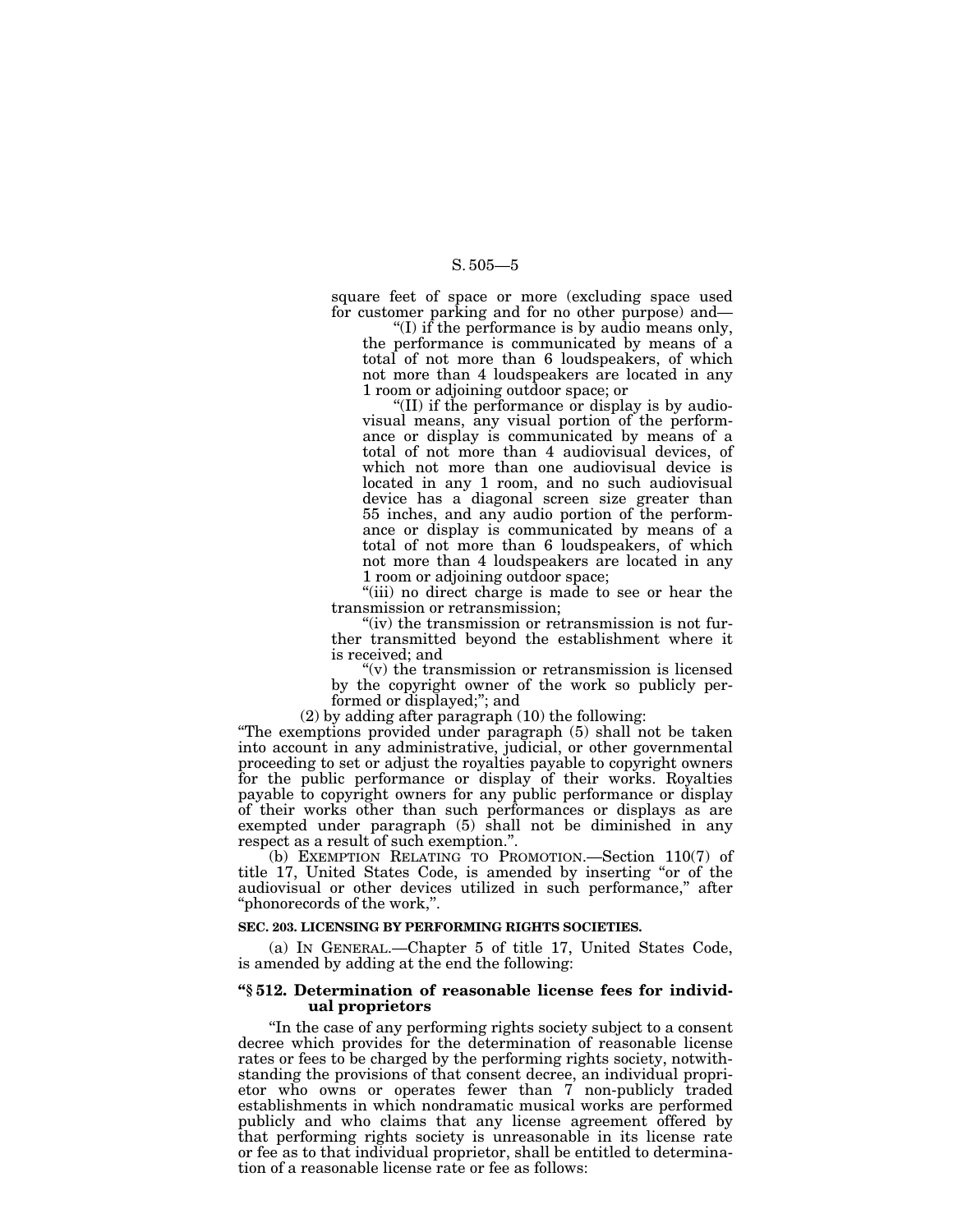''(1) The individual proprietor may commence such proceeding for determination of a reasonable license rate or fee by filing an application in the applicable district court under paragraph (2) that a rate disagreement exists and by serving a copy of the application on the performing rights society. Such proceeding shall commence in the applicable district court within 90 days after the service of such copy, except that such 90-day requirement shall be subject to the administrative requirements of the court.

"(2) The proceeding under paragraph (1) shall be held, at the individual proprietor's election, in the judicial district of the district court with jurisdiction over the applicable consent decree or in that place of holding court of a district court that is the seat of the Federal circuit (other than the Court of Appeals for the Federal Circuit) in which the proprietor's establishment is located.

''(3) Such proceeding shall be held before the judge of the court with jurisdiction over the consent decree governing the performing rights society. At the discretion of the court, the proceeding shall be held before a special master or magistrate judge appointed by such judge. Should that consent decree provide for the appointment of an advisor or advisors to the court for any purpose, any such advisor shall be the special master so named by the court.

"(4) In any such proceeding, the industry rate shall be presumed to have been reasonable at the time it was agreed to or determined by the court. Such presumption shall in no way affect a determination of whether the rate is being correctly applied to the individual proprietor.

 $(5)$  Pending the completion of such proceeding, the individual proprietor shall have the right to perform publicly the copyrighted musical compositions in the repertoire of the performing rights society by paying an interim license rate or fee into an interest bearing escrow account with the clerk of the court, subject to retroactive adjustment when a final rate or fee has been determined, in an amount equal to the industry rate, or, in the absence of an industry rate, the amount of the most recent license rate or fee agreed to by the parties.

''(6) Any decision rendered in such proceeding by a special master or magistrate judge named under paragraph (3) shall be reviewed by the judge of the court with jurisdiction over the consent decree governing the performing rights society. Such proceeding, including such review, shall be concluded within 6 months after its commencement.

''(7) Any such final determination shall be binding only as to the individual proprietor commencing the proceeding, and shall not be applicable to any other proprietor or any other performing rights society, and the performing rights society shall be relieved of any obligation of nondiscrimination among similarly situated music users that may be imposed by the consent decree governing its operations.

"(8) An individual proprietor may not bring more than one proceeding provided for in this section for the determination of a reasonable license rate or fee under any license agreement with respect to any one performing rights society.

''(9) For purposes of this section, the term 'industry rate' means the license fee a performing rights society has agreed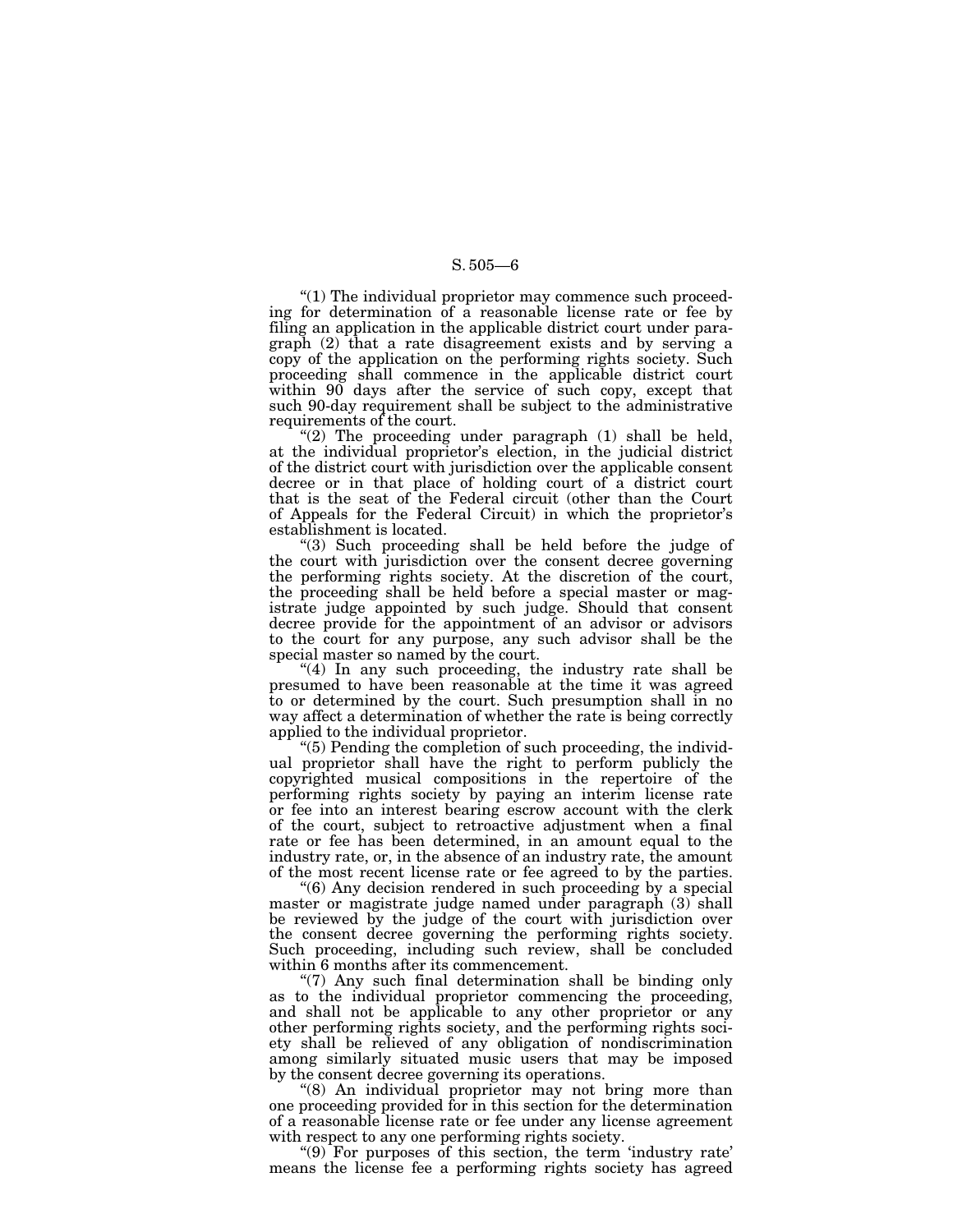to with, or which has been determined by the court for, a significant segment of the music user industry to which the individual proprietor belongs.''.

(b) TECHNICAL AND CONFORMING AMENDMENT.—The table of sections for chapter 5 of title 17, United States Code, is amended by adding after the item relating to section 511 the following:

''512. Determination of reasonable license fees for individual proprietors.''.

#### **SEC. 204. PENALTIES.**

Section 504 of title 17, United States Code, is amended by adding at the end the following:

''(d) ADDITIONAL DAMAGES IN CERTAIN CASES.—In any case in which the court finds that a defendant proprietor of an establishment who claims as a defense that its activities were exempt under section 110(5) did not have reasonable grounds to believe that its use of a copyrighted work was exempt under such section, the plaintiff shall be entitled to, in addition to any award of damages under this section, an additional award of two times the amount of the license fee that the proprietor of the establishment concerned should have paid the plaintiff for such use during the preceding period of up to 3 years.''.

#### **SEC. 205. DEFINITIONS.**

Section 101 of title 17, United States Code, is amended— (1) by inserting after the definition of ''display'' the following:

"An 'establishment' is a store, shop, or any similar place of business open to the general public for the primary purpose of selling goods or services in which the majority of the gross square feet of space that is nonresidential is used for that purpose, and in which nondramatic musical works are performed publicly.

"A 'food service or drinking establishment' is a restaurant, inn, bar, tavern, or any other similar place of business in which the public or patrons assemble for the primary purpose of being served food or drink, in which the majority of the gross square feet of space that is nonresidential is used for that purpose, and in which nondramatic musical works are performed publicly.'';

(2) by inserting after the definition of ''fixed'' the following:

''The 'gross square feet of space' of an establishment means the entire interior space of that establishment, and any adjoining outdoor space used to serve patrons, whether on a seasonal basis or otherwise.'';

(3) by inserting after the definition of ''perform'' the following:

"A 'performing rights society' is an association, corporation, or other entity that licenses the public performance of nondramatic musical works on behalf of copyright owners of such works, such as the American Society of Composers, Authors and Publishers (ASCAP), Broadcast Music, Inc. (BMI), and SESAC, Inc.''; and

(4) by inserting after the definition of ''pictorial, graphic and sculptural works'' the following:

''A 'proprietor' is an individual, corporation, partnership, or other entity, as the case may be, that owns an establishment or a food service or drinking establishment, except that no